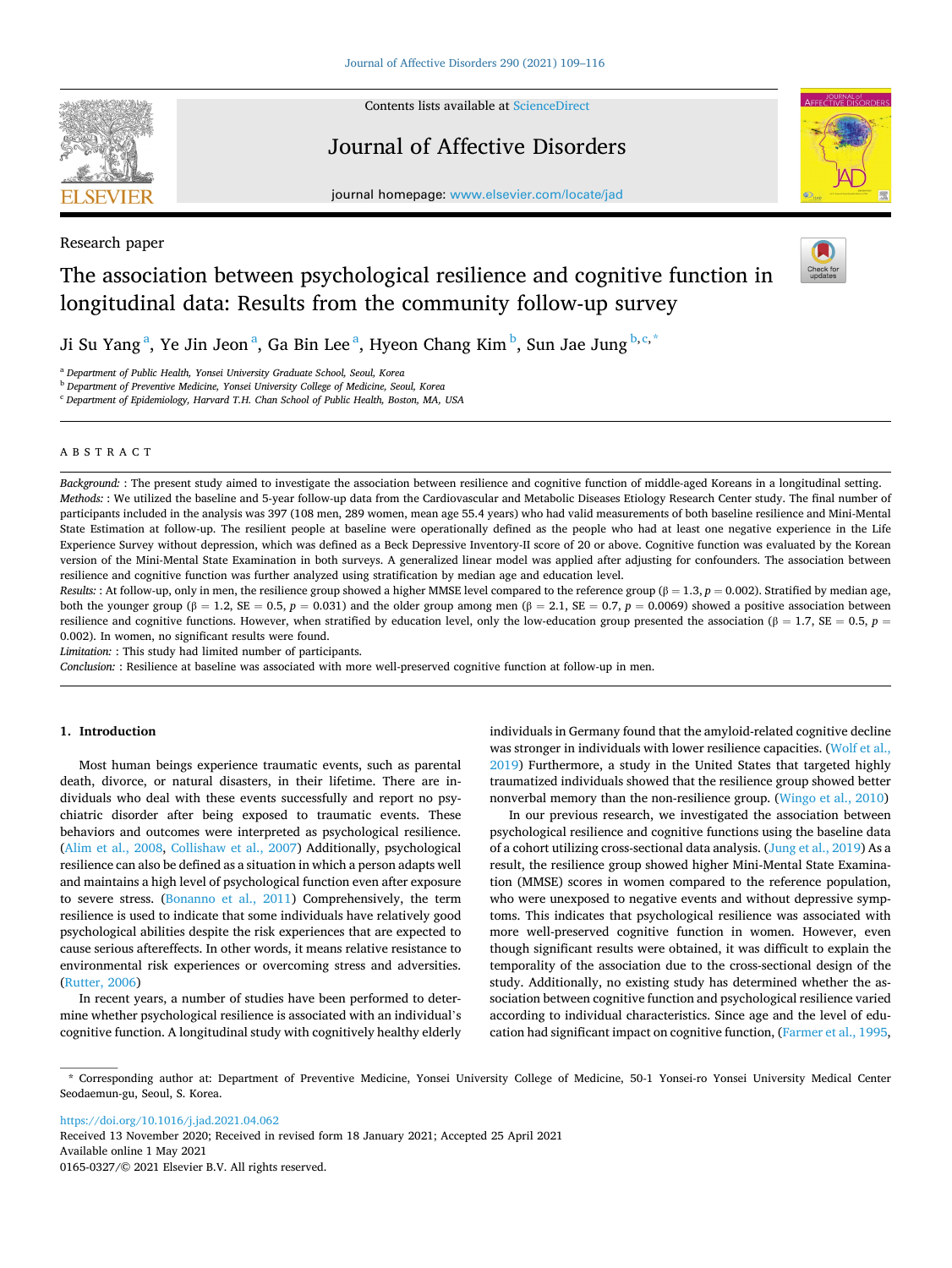[Glisky, 2007\)](#page-6-0) they were also expected to influence the association between psychological resilience and cognitive function.

Therefore, in the present study, we aimed to investigate the association between the psychological resilience trait and cognitive function by using longitudinal data where cognitive functions were examined a few years after confirming psychological resilience, expecting a reduction in the reverse causation effect. Additionally, we stratified the analysis by age group and educational level to investigate whether the association between psychological resilience and cognitive function depends on age or education level, both of which are known to critically impact cognitive function.

#### **2. Methods**

#### *2.1. Study population*

This study used data from the Cardiovascular and Metabolic Diseases Etiology Research Center (CMERC) cohort study. The CMERC cohort was constructed to study the risk factors of cardiovascular and metabolic diseases; community-living individuals who were free from myocardial infarction, heart failure, and stroke were enrolled. A total of 4,060 participants aged 30–64 years were recruited between December 2013 and February 2018. All of the participants completed questionnaires and examinations according to a predefined protocol. Of the 807 participants who were enrolled in the first year (2013), 787 participants (2 died, 18 withdrew consent) were requested to join in the follow-up investigation. Finally, 500 participants underwent follow-up from January to May 2019. Among the examinations, cognitive function test was performed only on people aged 50 years and older; therefore, 100 participants who were aged under 50 at the time of investigation were excluded. Additionally, three participants whose MMSE scores were not known were excluded. Consequently, a total of 397 participants (108 men, 289 women) were included in the current study.

#### *2.2. Measurement of psychologic resilience at baseline*

In the baseline survey of CMERC, the Life Experience Survey (LES) ([Sarason et al., 1978](#page-6-0)) questionnaire was used to investigate the participants' general psychological response to stressful events during the last 6 months. The LES questionnaire was translated to Korean and validated for the Korean population. [\(Lee, 1993\)](#page-6-0) The original questionnaire listed 47 possible life events, such as marriage, divorce, death of family members or friends, lifestyle changes, and occupational successes or failures. The investigation was conducted with trained interviewers. If the participants reported experiencing the corresponding item on the list, they were asked to score the item on a 7-point-scale ranging from  $+3$ (extremely positive experience) to -3 (extremely negative experience), and any item that received a negative impact score was regarded as a "negative event."

Moreover, depressive symptoms that occurred in the previous 2 weeks were assessed using the Beck Depression Inventory II (BDI), which was translated and validated in Korean. ([Lim et al., 2011\)](#page-6-0) A person showing a BDI-II score of 20 or higher was regarded as having depression. Subsequently, the participants who had at least one negative experience, but had no depression, were operationally defined as the "resilience group," and participants who did not report any negative experiences and had no depression were designated as the "reference group." The other participants who had depression regardless of having negative experiences were named as the "depression group." Self-development of the definition of "resilience group" was based on suggestions from prior studies that resilience is an interactive concept related to the combination of risk experience and relatively positive psychological outcomes despite such experiences. [\(Rutter, 2006](#page-6-0))

The LES and BDI-II questionnaires were self-administered, and all answers were reviewed by researchers to check for any instances of misreading, miswriting, or missing responses.

# *2.3. Measurement of cognitive function*

Cognitive function was evaluated using the Korean version of the MMSE questionnaire by trained interviewers. ([Kim et al., 2010\)](#page-6-0) The questionnaire consisted of psychometric properties, such as orientation to time, place, and person; verbal memory; concentration and calculation; and the functions of language, praxis, and visuospatial construction. For each of the 30 questions, 1 point was given when the interviewer determined that the answer was appropriate according to the standardization manual. The MMSE was conducted twice, once at the baseline and once during the follow-up, for participants aged 50 years or older at each time point. The multiple imputation method was used to handle the missing values of baseline MMSE scores for participants who were aged under 50 at baseline and aged 50 and older at follow-up ( $N = 46, 11.6\%$ ).

# *2.4. Covariates*

At both baseline and follow-up assessments, the participants were asked about their demographic characteristics, medical history, and health behaviors by trained interviewers using a general questionnaire with a standardized protocol. Household income was divided into quartiles (*<*20.7, 20.7 to *<*30.0, 30.0 to *<*42.4, and ≥42.4 million Korean won/year). Based on the years of education attainment and the education system in Korea, participants were grouped as ≤9, 10–12, and ≥13 years. According to marital status, participants were categorized as "unmarried," "divorced/married. but living apart," "married and living with spouse," and "widowed." Comorbidities were determined from the questions that deduced whether the participants had ever been diagnosed by physicians with any of the following diseases: coronary heart disease, stroke, diabetes mellitus, chronic renal failure, chronic hepatitis B or C viral infection, and cancers of the stomach, liver, colorectum, breast, uterine cervix, lung, and thyroid. Smoking and drinking statuses were classified into "non," "past," and "current." Physical activity was assessed using the Korean version of the International Physical Activity Questionnaire-Short Version and divided into three groups according to the intensity and duration. [\(Chun, 2012\)](#page-6-0)

#### **3. Statistical analysis**

The chi-square test and analysis of variance (F-test) were used to compare the baseline differences in covariates among the reference, resilience, and depression groups. Continuous variables were shown as mean and standard deviation, whereas categorical variables were shown as frequency and percentage. The t-test and analysis of variance (F-test) were used to compare the LES results of the resilience group and the depression group. To compare the baseline MMSE scores and follow-up MMSE scores of the reference, resilience, and depression groups, paired t-test was conducted for each group. A generalized linear model was applied to examine the association between baseline resilience and follow-up MMSE scores. The final model was adjusted for age, marital status, household income, comorbidities, smoking, drinking, physical activity, number of people living together, and the MMSE score; and these variables were investigated in the baseline survey. Overall, data were analyzed separately for men and women. Stratified analyses by age and education were conducted with the same covariates. To confirm the results of analysis, sensitivity analysis was performed, in which the "resilience group" was defined by counting the only negative events given a score of -2 or less. All data analyses were performed using SAS version 9.4 (SAS Institute, NC, USA) and R version 4.0.2 (R Foundation).

# *3.1. Ethics*

The study protocol was approved by the institutional review board of the hospital at Yonsei University College of Medicine (4-2013-0661), and written informed consent was obtained from all participants. All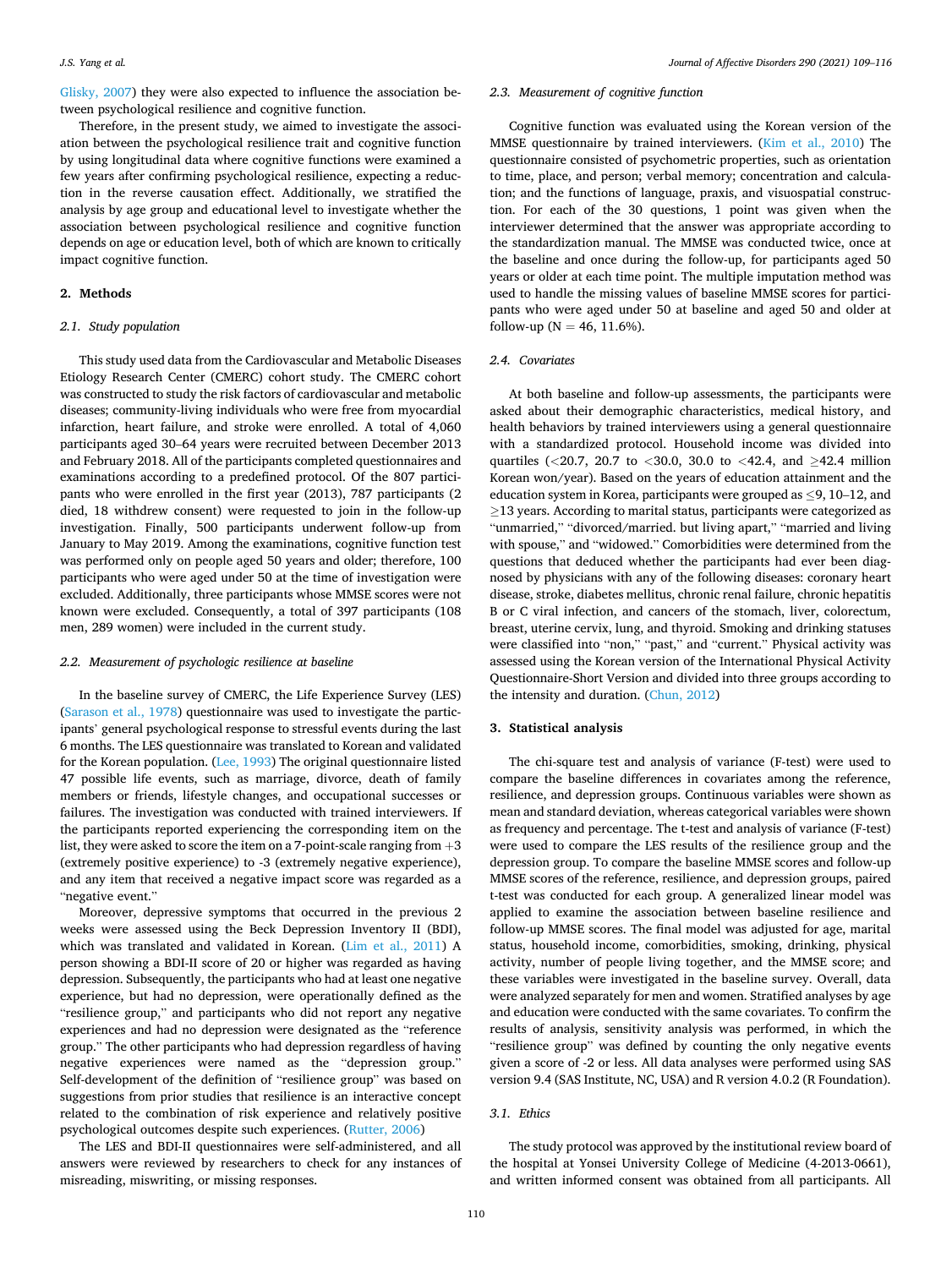procedures in this work complied with the ethical standards of the relevant national and institutional committees on human experimentation, and were carried out in accordance with the Ethical Principles for Medical Research from the Helsinki Declaration of 1975 revised in 2008.

#### **4. Results**

The reference, resilience, and depression groups, which were divided according to the resilience characteristics at baseline, did not show statistically significant differences in most of the descriptive characteristics at baseline. Compared to the reference and depression groups, the resilience group presented a higher proportion of people with long periods of education and high income level. However, there was no statistically significant difference between the groups. The proportion of people with no comorbid diseases was highest in the resilience group, and this result was statistically significant. Also, the proportion of people with low activity was lowest in the resilience group. The MMSE scores examined 5 years after the baseline were higher in the resilience group than in the other two groups; however, these results were marginally

#### **Table 1**

Descriptive characteristics of participants classified by resilience  $(N = 397)$ .

significant (Table 1).

To compare the baseline LES results of the resilience group and the depression group, the number of negative life events and the total score of negative life events were analyzed. The variables (the number of negative life events and the total score of negative life events) were analyzed as a continuous variable and also as a categorical variable. For both men and women, there was no statistically significant difference between the resilience group and the depression group in terms of the characteristics associated with negative life events (Supplementary table 1).

The distribution of follow-up MMSE scores in reference, resilience, and depression groups was plotted. A correction was made to double the bandwidth to draw a smooth graph. In men, the distribution of MMSE scores in the resilience group was significantly different from the reference group and depression group, and relatively higher MMSE scores were distributed in the resilience group. In women, there was little difference between the distribution of MMSE scores in the reference group and the resilience group. Rather, the depression group showed a relatively low MMSE score distribution, unlike the other two

|                  |                                            | Reference group         |          |        | Resilience group |          |        | Depression group         |          |        |         |
|------------------|--------------------------------------------|-------------------------|----------|--------|------------------|----------|--------|--------------------------|----------|--------|---------|
| <b>Variables</b> |                                            | $N = 146$               |          | 36.8%  | $N = 206$        |          | 51.9%  | $N = 45$                 |          | 11.3%  | p value |
| Age, years       |                                            | 55.3                    | $_{\pm}$ | 4.6    | 55.5             | $\pm$    | 4.6    | 55.6                     | $\pm$    | 4.5    | 0.912   |
|                  | Age (groups)                               |                         |          |        |                  |          |        |                          |          |        |         |
|                  | $52$                                       | 9                       |          | (6.2)  | 6                |          | (2.9)  | 3                        |          | (6.7)  | 0.467   |
|                  | 52-55                                      | 50                      |          | (34.3) | 76               |          | (36.9) | 13                       |          | (28.9) |         |
|                  | 56-58                                      | 64                      |          | (43.8) | 98               |          | (47.6) | 25                       |          | (55.6) |         |
|                  | $\geq$ 59                                  | 23                      |          | (15.8) | 26               |          | (12.6) | 4                        |          | (8.9)  |         |
| Sex              |                                            |                         |          |        |                  |          |        |                          |          |        |         |
|                  | Men                                        | 46                      |          | (31.5) | 51               |          | (24.8) | 11                       |          | (24.4) | 0.340   |
|                  | Women                                      | 100                     |          | (68.5) | 155              |          | (75.2) | 34                       |          | (75.6) |         |
|                  | <b>Education</b> , years                   |                         |          |        |                  |          |        |                          |          |        |         |
|                  | $\leq$ 9                                   | 46                      |          | (31.5) | 46               |          | (22.3) | 15                       |          | (33.3) | 0.300   |
|                  | 10-12                                      | 59                      |          | (40.4) | 97               |          | (47.1) | 19                       |          | (42.2) |         |
|                  | $\geq$ 13                                  | 41                      |          | (28.1) | 63               |          | (30.6) | 11                       |          | (24.4) |         |
|                  | <b>Marital</b> status                      |                         |          |        |                  |          |        |                          |          |        |         |
|                  | Unmarried                                  | $\mathbf{1}$            |          | (0.7)  | $\overline{2}$   |          | (1.0)  | $\mathbf{1}$             |          | (2.2)  | 0.674   |
|                  | Divorced or living apart                   | $\overline{\mathbf{4}}$ |          | (2.7)  | 12               |          | (5.8)  | 3                        |          | (6.7)  |         |
|                  | Living together                            | 130                     |          | (89.0) | 182              |          | (88.4) | 38                       |          | (84.4) |         |
|                  | Widowed                                    | 11                      |          | (7.5)  | 10               |          | (4.9)  | 3                        |          | (6.7)  |         |
|                  | Number of people living together           |                         |          |        |                  |          |        |                          |          |        |         |
|                  | 1                                          | 6                       |          | (4.1)  | 10               |          | (4.9)  | 3                        |          | (6.7)  | 0.832   |
|                  | $\overline{2}$                             | 31                      |          | (21.2) | 51               |          | (24.8) | 10                       |          | (22.2) |         |
|                  | 3                                          | 41                      |          | (28.1) | 66               |          | (32.0) | 13                       |          | (28.9) |         |
|                  | $\geq 4$                                   | 68                      |          | (46.6) | 79               |          | (38.4) | 19                       |          | (11.3) |         |
| Income           |                                            |                         |          |        |                  |          |        |                          |          |        |         |
|                  | $<$ 2078 won/year                          | 38                      |          | (26.0) | 56               |          | (27.2) | 20                       |          | (44.4) | 0.118   |
|                  | 2078-3000 won/year                         | 27                      |          | (18.5) | 44               |          | (21.4) | 5                        |          | (11.1) |         |
|                  | 3000-4242 won/year                         | 47                      |          | (32.2) | 51               |          | (24.8) | 13                       |          | (28.9) |         |
|                  |                                            | 34                      |          |        | 55               |          |        | $\overline{7}$           |          |        |         |
|                  | $\geq$ 4242 won/year                       |                         |          | (23.3) |                  |          | (26.7) |                          |          | (15.6) |         |
|                  | Number of comorbid disease<br>$\mathbf{0}$ | 65                      |          | (44.5) | 93               |          | (45.2) | 19                       |          | (42.2) | 0.001   |
|                  |                                            | 61                      |          |        | 53               |          |        |                          |          |        |         |
|                  | $\mathbf{1}$                               |                         |          | (41.8) |                  |          | (25.7) | 11                       |          | (24.4) |         |
|                  | $\geq$                                     | 20                      |          | (13.7) | 60               |          | (29.1) | 15                       |          | (33.3) |         |
| Smoking          |                                            |                         |          |        |                  |          |        |                          |          |        |         |
|                  | Non-smoker                                 | 117                     |          | (80.1) | 162              |          | (78.6) | 31                       |          | (68.9) | 0.207   |
|                  | Past smoker                                | 21                      |          | (14.4) | 31               |          | (15.1) | $\overline{\phantom{a}}$ |          | (15.6) |         |
|                  | Current smoker                             | 8                       |          | (5.5)  | 13               |          | (6.3)  | $\overline{7}$           |          | (15.6) |         |
| Alcohol          |                                            |                         |          |        |                  |          |        |                          |          |        |         |
|                  | Non-drinker                                | 55                      |          | (37.7) | 82               |          | (39.8) | 16                       |          | (35.6) | 0.906   |
|                  | Past drinker                               | $\overline{7}$          |          | (4.8)  | 9                |          | (4.4)  | $\mathbf{1}$             |          | (2.2)  |         |
|                  | Current drinker                            | 84                      |          | (57.5) | 115              |          | (55.8) | 28                       |          | (62.2) |         |
|                  | Physical activity                          |                         |          |        |                  |          |        |                          |          |        |         |
|                  | Low activity                               | 67                      |          | (45.9) | 70               |          | (34.0) | 27                       |          | (60.0) | 0.012   |
|                  | Middle activity                            | 13                      |          | (8.9)  | 28               |          | (13.6) | 4                        |          | (8.9)  |         |
|                  | High activity                              | 66                      |          | (45.2) | 108              |          | (52.4) | 14                       |          | (31.1) |         |
| <b>MMSE</b>      |                                            | 27.6                    | $_{\pm}$ | 2.0    | 27.9             | $_{\pm}$ | 1.7    | 27.4                     | $_{\pm}$ | 2.0    | 0.066   |

MMSE: Mini Mental State Examination.

Values are presented as mean±SD or N(%).

Resilience group: Participants who had at least one negative life experience within 6 months but without depression.

Reference group: Participants without any negative experiences and depression.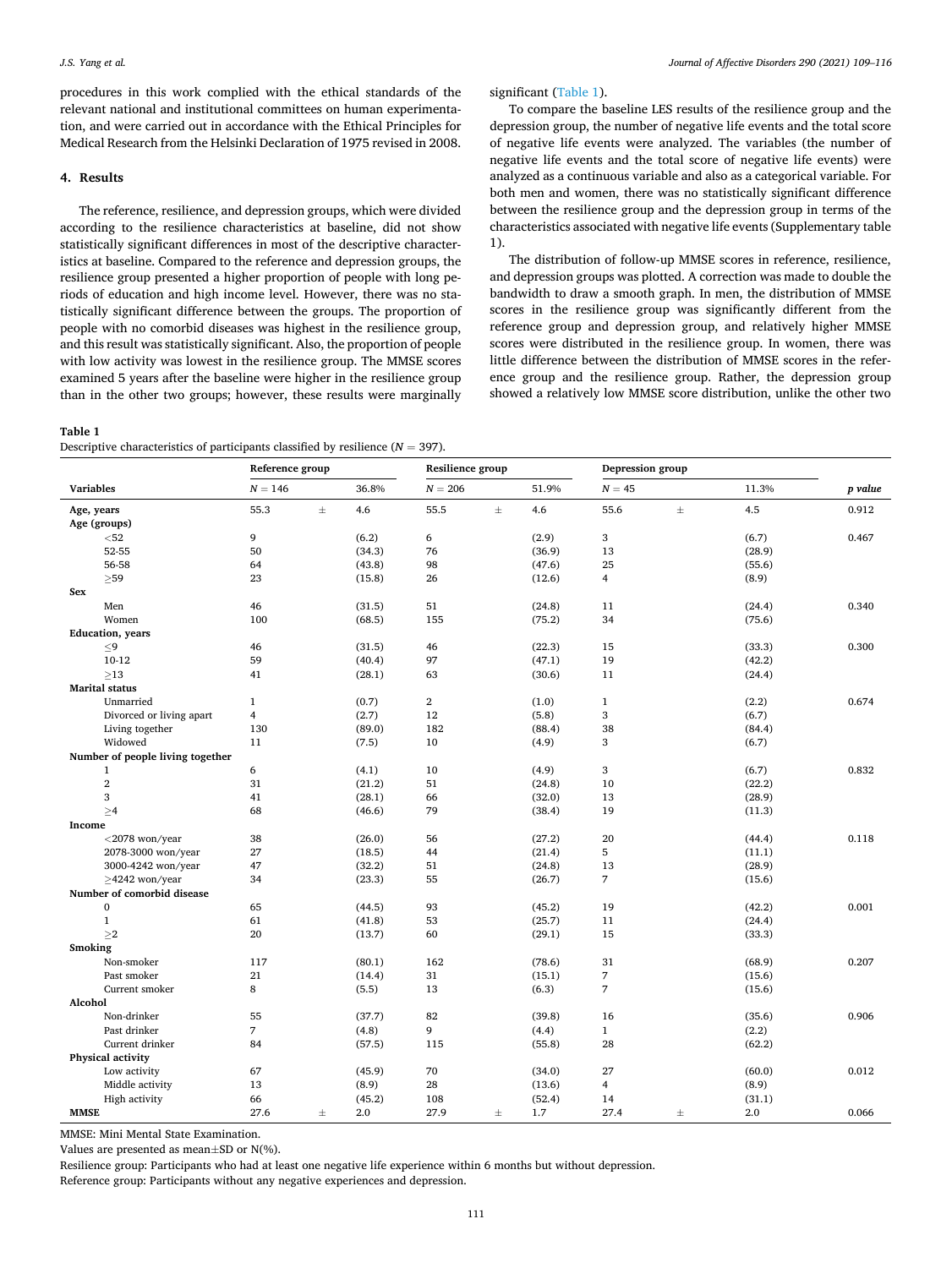#### groups ([Figure 2](#page-4-0)).

The association between resilience and cognitive functions was analyzed using a generalized linear model. . In men, the MMSE scores of the resilience group were higher than those of the reference group in the fully adjusted model ( $\beta = 1.3$ , SE = 0.4,  $p = =0.002$ ). Age, baseline MMSE score, socioeconomic status, comorbidities, and lifestyle were adjusted. Subsequently, the cognitive function of the depression group was estimated to be low ( $\beta$  = -0.5, SE = 0.6,  $p$  = 0.402); however, this result was not statistically significant. In women, no significant results were found in both the resilience and depression groups ([Table 2](#page-4-0)).

The MMSE scores for each of the two time points were also specified. In the men's resilience group, the mean MMSE scores increased from 27.56 to 28.47 ( $p = 0.0002$ ), and in the women's resilience group, the mean MMSE scores increased from 27.18 to 27.77 (p*<*0.0001). There was no statistically significant difference in the other groups (Supplementary [table 2\)](#page-4-0).

Age and duration of education were adjusted for the model in [Table 2](#page-4-0); however, stratified analyses were performed additionally, since it is well-known that cognitive function is highly dependent on age and education level. ([Farmer et al., 1995, Glisky, 2007\)](#page-6-0) The male and female groups were divided again based on the median age of 56 years and 54 years, respectively. An analysis of the male groups showed that the MMSE scores of the resilience group was higher than those of the reference group, in both the younger ( $\beta = 1.2$ , SE = 0.5,  $p = 0.031$ ) and older groups ( $\beta = 2.1$ , SE = 0.7,  $p = 0.007$ ). The association between resilience and cognitive function was stronger in the older age group. In women, there was no statistically significant association between resilience and cognitive function in both the younger and older age groups ([Table 3](#page-4-0)).

Similarly, highly educated people and less-educated people were separately analyzed in each of the male and female groups. The reference point was determined according to the Korean education system. Only the less-educated male group presented significant results; the psychologically resilience group showed higher cognitive function than the reference group ( $\beta = 1.7$ , SE = 0.5,  $p = 0.002$ ). In the highly educated male group as well as both female groups–– highly educated and less-educated––there were no statistically significant associations between resilience and cognitive function [\(Table 4\)](#page-5-0).

Sensitivity analysis was performed by defining the resilience group differently. Negative life events were counted only if they were scored -2 or less. Therefore, the participants who experienced at least one negative

life event, which was scored -2 or less but had no depression were defined as the resilience group. As a result, despite smaller coefficient, there were similar results to those ofprevious analysis. In men, the MMSE scores of the resilience group were higher than those of the reference group in the fully adjusted model ( $β = 0.9$ , SE = 0.4,  $p =$ 0.002). In women, however, no significant results were found in both the resilience and depression groups (Supplementary table 3).

#### **5. Discussion**

We observed more well-preserved cognitive function in the psychologically resilience group, and the association was stronger in men with lower levels of education and older age. Additionally, in men, the depression group showed less-preserved cognitive function than the reference group; however, it was not statistically significant. Given that the present study based on longitudinal data, one could interpret from the results that psychological resilience precedes more well-preserved cognitive function.

Previous studies have shown the association between psychological resilience and cognitive function in women. However, the current study has found no statistically significant associations in women, but instead found a positive association between psychological resilience and cognitive functions in men. Several causes are expected for these inconsistent results.

First, since the previous study had a cross-sectional design, reverse causation was expected to have an effect. In other words, the association revealed in previous study included the effect of cognitive function on psychological resilience. However, the current study was a longitudinal study which is less affected by reverse causation and can focus more on the effect of resilience on cognitive function. Therefore, there may have been inconsistent study results.

Second, the characteristics of the participants of previous study and the current study may have been different. The previous study targeted 7535 participants who were recruited to baseline, and those people were collected from multiple centers. The people who participated in the current research were only followed up in one of the centers.

Third, the number of participants in the current study may have been too small to have sufficient statistical power to detect a difference in women. Further studies that are analyzed longitudinally with a larger number of people are needed.

The association between resilience and cognitive function was



**Fig. 1.** Flow chart of the study participants.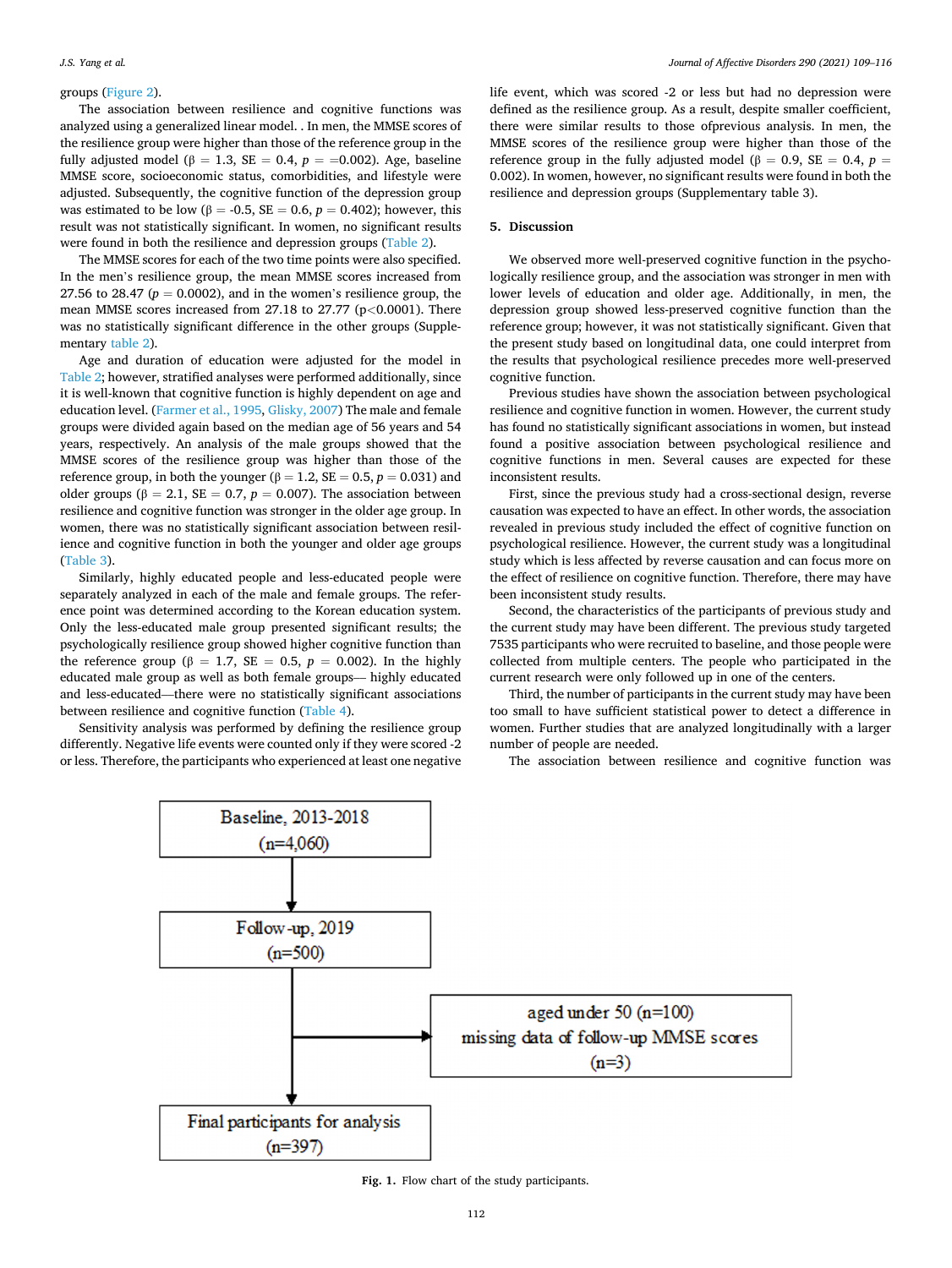<span id="page-4-0"></span>

**Fig. 2.** Distribution of MMSE scores (follow-up) in men and women grouped by psychological resilience (correction was made to double the bandwith to draw a smooth graph).

# **Table 2**  MMSE scores(follow up) of participants classified by resilience(baseline).

|       |                  |     | Model 1 |        | Model 2 |         |        | Model 3 |         |        | Model 4 |         |        |         |
|-------|------------------|-----|---------|--------|---------|---------|--------|---------|---------|--------|---------|---------|--------|---------|
|       |                  | N   |         | (SE)   | p value |         | (SE)   | p value | ß       | (SE)   | p value |         | (SE)   | p value |
| Men   | Reference group  | 46  | ref     |        |         | ref     |        |         | ref     |        |         | ref     |        |         |
|       | Resilience group | 51  | 1.12    | (0.36) | 0.0024  | 1.21    | (0.35) | 0.0008  | 1.21    | (0.37) | 0.0015  | 1.29    | (0.40) | 0.002   |
|       | Depression group | 11  | $-0.24$ | (0.60) | 0.6847  | $-0.41$ | (0.58) | 0.4818  | $-0.41$ | (0.58) | 0.4831  | $-0.49$ | (0.61) | 0.420   |
| Women | Reference group  | 100 | ref     |        |         | ref     |        |         | ref     |        |         | ref     |        |         |
|       | Resilience group | 155 | 0.22    | (0.22) | 0.3184  | 0.02    | (0.21) | 0.9167  | 0.01    | (0.21) | 0.9739  | 0.01    | (0.22) | 0.963   |
|       | Depression group | 34  | 0.08    | (0.33) | 0.8035  | 0.07    | (0.32) | 0.8204  | 0.05    | (0.33) | 0.8735  | $-0.03$ | (0.34) | 0.939   |

Model 1: Age, baseline MMSE adjusted.

Model 2: Model  $1 +$  education, marital status, income adjusted.

Model 3: Model  $2 +$  comorbidity adjusted.

Model 4: Model 3 + smoking, drinking, physical activity, number of people living together adjusted.

# **Table 3**  MMSE scores(follow-up) of participants classified by sex, age, and resilience(baseline).

|       |           |                  |    | Model 1 |        |         | Model 2 |        |         |  |
|-------|-----------|------------------|----|---------|--------|---------|---------|--------|---------|--|
| Sex   | Age       | Resilience       | N  | ß       | (SE)   | p value | ß       | (SE)   | p value |  |
| Men   | $<$ 56    | Reference group  | 26 | ref     |        |         | ref     |        |         |  |
|       |           | Resilience group | 20 | 0.72    | (0.52) | 0.172   | 1.22    | (0.54) | 0.031   |  |
|       |           | Depression group | 5  | 0.52    | (0.87) | 0.550   | 0.92    | (0.79) | 0.254   |  |
|       | $\geq 56$ | Reference group  | 20 | ref     |        |         | ref     |        |         |  |
|       |           | Resilience group | 31 | 1.51    | (0.52) | 0.006   | 2.07    | (0.72) | 0.007   |  |
|       |           | Depression group | 6  | $-1.05$ | (0.95) | 0.273   | $-0.79$ | (1.16) | 0.497   |  |
| Women | $54$      | Reference group  | 44 | ref     |        |         | ref     |        |         |  |
|       |           | Resilience group | 67 | 0.69    | (0.35) | 0.049   | 0.42    | (0.36) | 0.245   |  |
|       |           | Depression group | 13 | 0.31    | (0.57) | 0.585   | $-0.25$ | (0.61) | 0.678   |  |
|       | $\geq 54$ | Reference group  | 56 | ref     |        |         | ref     |        |         |  |
|       |           | Resilience group | 88 | $-0.15$ | (0.27) | 0.577   | $-0.38$ | (0.30) | 0.213   |  |
|       |           | Depression group | 21 | $-0.11$ | (0.41) | 0.780   | $-0.03$ | (0.43) | 0.942   |  |

Model 1: Age, baseline MMSE adjusted.

Model 2: Model 1 + education, marital status, income, comorbidity, smoking, drinking, physical activity, number of people living together adjusted.

shown to be clearly different depending on gender. Several hypotheses were made to elaborate on the results.

First, men and women could have different biological mechanisms regarding the process in which the psychological resilience affect the cognitive function. Previous studies have found sex-dependent stress effects on the neural circuitry underlying emotion, motivation, and cognition. ([Wellman et al., 2018](#page-6-0)) Also, it has been known that testosterone in males promotes resilience in MDD and PTSD; as a result, women are significantly more vulnerable to developing these disorders than men. ([Russo et al., 2012\)](#page-6-0) Therefore, it can be inferred that domains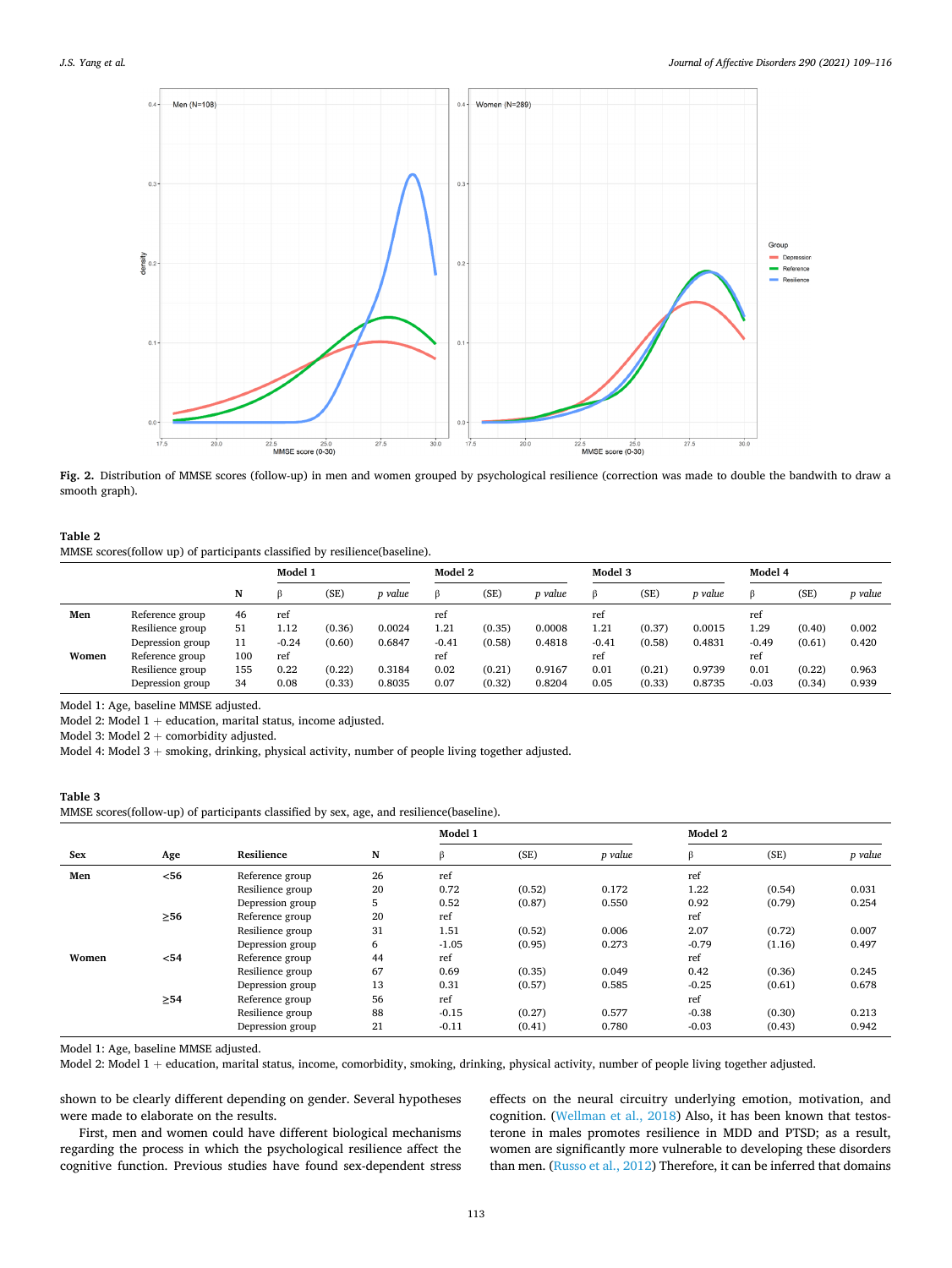#### <span id="page-5-0"></span>**Table 4**

| MMSE(follow-up) scores of participants classified by sex, education, and resilience(baseline). |  |  |  |  |
|------------------------------------------------------------------------------------------------|--|--|--|--|
|                                                                                                |  |  |  |  |

|       |                 |                  |     | Model 1 |        |         | Model 2 |        |         |
|-------|-----------------|------------------|-----|---------|--------|---------|---------|--------|---------|
| Sex   | Education       | Resilience       | N   | β       | (SE)   | p value | β       | (SE)   | p value |
| Men   | $\leq$ 12 years | Reference group  | 28  | ref     |        |         | ref     |        |         |
|       |                 | Resilience group | 32  | 1.42    | (0.45) | 0.002   | 1.75    | (0.54) | 0.002   |
|       |                 | Depression group | 7   | $-0.94$ | (0.73) | 0.206   | $-0.93$ | (0.74) | 0.217   |
|       | $\geq$ 13 years | Reference group  | 18  | ref     |        |         | ref     |        |         |
|       |                 | Resilience group | 19  | 0.60    | (0.59) | 0.315   | 1.21    | (0.71) | 0.102   |
|       |                 | Depression group | 4   | 0.90    | (0.96) | 0.357   | 0.27    | (1.28) | 0.833   |
| Women | $\leq$ 12 years | Reference group  | 77  | ref     |        |         | ref     |        |         |
|       |                 | Resilience group | 111 | 0.08    | (0.26) | 0.766   | $-0.22$ | (0.27) | 0.428   |
|       |                 | Depression group | 27  | $-0.10$ | (0.39) | 0.806   | $-0.19$ | (0.41) | 0.640   |
|       | $\geq$ 13 years | Reference group  | 23  | ref     |        |         | ref     |        |         |
|       |                 | Resilience group | 44  | 0.42    | (0.35) | 0.235   | 0.64    | (0.38) | 0.096   |
|       |                 | Depression group | ⇁   | 0.54    | (0.60) | 0.368   | 0.21    | (0.73) | 0.770   |

Model 1: Age, baseline MMSE adjusted.

Model 2: Model 1 + marital status, income, comorbidity, smoking, drinking, physical activity, number of people living together adjusted.

of the brain affected by stress, managing the stress, and ultimately related with cognitive functions are differently working in men and women.

Second, the depressive symptoms may have obscured the association between resilience and cognitive function in women. There were participants who were not included in the depression group but showed mild depressive symptoms. It is expected that such participants were more distributed in the women resilience group than in the men resilience group. The mean BDI score of the resilience group was 5.4 in men and 10.1 in women, and the mean BDI score of the reference group was 6.3 in men and 6.4 in women. The fact that people in the resilience group exhibit depressive traits compared to those in the reference group may have caused the positive association between resilience and cognitive function to appear less than it actually is, since it is known that the cognitive function decline occurs when there are depressive symptoms. For this reason, it is possible that no statistically significant associations was found in the women's resilience group, where the BDI scores was high.

Third, the characteristics of resilience may have been different in men's resilience group and women's resilience group. The items that men chose as a negative life event were mainly about social experiences. For example, there were items such as "light violation of the law," "changes in workplace conditions," and "conflict with work manager." However, women tended to select items about personal experiences such as "change in sleeping habits" and "change in eating habits" as negative life events. Therefore, depending on the definition of the current study, resilient people may show a resilient characteristic to social conflict, a resilient conflict to personal difficulties, or both. Therefore, the positive association between resilience and cognitive function may differ according to the detail field of resilience; and for this reason, different results may have been shown in men and women.

According to the results of the current study, the association between resilience and cognitive function was significant in less-educated men, but not in highly educated men and women. Since education level is an important factor influencing the social/economic status, it may be the beginning of an important discovery that that the effect of resilience on cognitive function differs according to social/economic status. Interventions that increase resilience in less-educational levels may play a role in preserving cognitive functions.

A number of previous studies support our findings. A longitudinal study conducted in Germany suggested that psychological resilience is associated with an attenuation of cognitive function decline in the elderly population. ([Wolf et al., 2019\)](#page-6-0) Cognitive decline was observed over time with increasing baseline amyloid-β in the 276 cognitively healthy elderly individuals. Psychological resilience was quantified by education, and cognitive decline was evaluated with Alzheimer's Disease Neuroimaging Initiative data. The results showed that amyloid-related cognitive decline was stronger in individuals with lower resilience capacities. Furthermore, there was a study that targeted highly traumatized civilians in the United States. [\(Wingo et al., 2010\)](#page-6-0) Resilience was defined as having at least one trauma and no current depressive or post-traumatic stress disorder (PTSD) symptoms, and non-resilience was defined as having at least one trauma event and current moderate/severe depressive or PTSD symptoms. As a result, the resilience group showed better nonverbal memory. When comparing the above two studies to the current study, it can be seen that the characteristics of participants, the definition of psychological resilience, detailed characteristics of cognitive function, and the method of measuring the cognitive function were different from our research. However, the fact remains that psychological resilience and cognitive function appear to be somewhat related and the direction of their association was the same with that of the current study.

This study had certain limitations. First, due to the limited number of participants, the study may not have sufficient statistical power to detect a difference. Research with large samples will be needed to reanalyze the results that were found to be statistically insignificant in this study. Moreover, due to the insufficient number of participants, there were only a few subjects with clinical dementia. Second, the definition of psychological resilience used in this study was self-developed; therefore, it may be difficult to compare our results with those of previous studies. Different measurements, such as using the heart rate variability test or psychometrics, including the Connor Davidson resilience scale, could be used for comparison. Third, since negative life event experiences were self-reported, there could be information bias (reporting bias). People's life experiences are not easily shared, and questions may not be answered honestly depending on the attitude of the participants. Additionally, people with depression may also remember negative events more; in other words, people without depression may not remember negative life experiences well. Fourth, due to the limitation of the follow-up period, the time it takes for the resilient characteristics appear could not be considered. In general, post-traumatic growth shows a pattern of recovery after experiencing anxiety and depression symptoms. [\(Tedeschi and Calhoun, 2004,](#page-6-0) [Tedeschi and Calhoun, 1996\)](#page-6-0) Therefore, our depression group may include people who are in the process of overcoming trauma before displaying resilient characteristics. Further studies are required to observe the appearance and disappearance of depressive symptoms in participants through long-term follow-up. Fifth, only limited psychological symptoms were used to define resilience. Psychological reactions after stress or trauma can manifest not only as depression symptoms but also as anxiety or insomnia. Unfortunately, due to the limitation of the variables investigated, other psychological responses could not be considered. Sixth, there would be unmeasured confounders. There was a lack of information about the sleep quality and quantity. Sleep has been known to affect both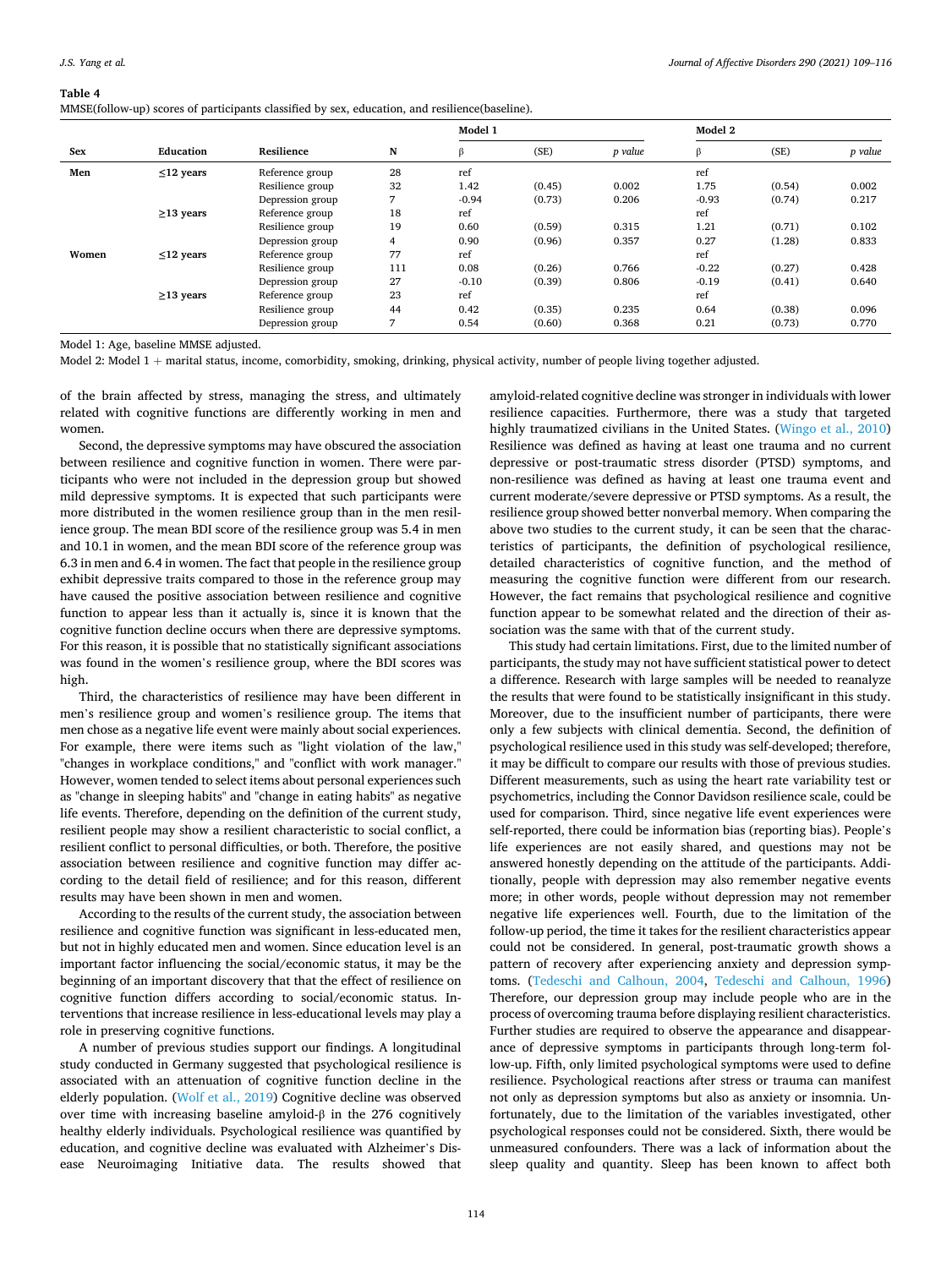<span id="page-6-0"></span>resilience and cognitive function (Cohen-Zion et al., 2001, Ferrie et al., 2011, Pedersen et al., 2015), but this could not be controlled. It is also expected that family support or social support would have worked as a confounder. (Ozbay et al., 2007, Seeman et al., 2001) More accurate results could have been obtained if the size and density of the family/social support have been quantified and adjusted for analysis.

However, the current study exhibits several strengths. To the best of our knowledge, the present study is the first longitudinal study that investigated the association between psychological resilience and cognitive function of the middle-aged Korean population. In addition, as this study employed a longitudinal study design, it was able to reduce the reverse causation. Review papers suggested that resilience and wellpreserved cognitive function occur simultaneously ([Kalisch et al., 2015](#page-7-0)), whereas other studies indicated that cognitive deficits may affect the processing of adaptive emotional regulation, which is closely related to psychological resilience. [\(Cohen et al., 2014\)](#page-7-0) In this study, the time point of defining people's resilience preceded the time point of assessing the cognitive function, and the result was significant even after adjustments for previous cognitive function. Therefore, it supports the theory that psychological resilience may lead to well-preserving cognitive function. Finally, we conducted stratified analyses by age groups and education levels, which are known to be critical factors that may modulate the association between resilience and cognitive function. The present study showed that psychological resilience had a stronger influence on the cognitive functions of less-educated people.

#### **6. Conclusion**

In summary, we found a positive association between psychological resilience and cognitive function in Korean middle-aged men; this relation is prominent in older and less-educated men. From the present study's results, it could be suggested that middle-aged men who were psychologically resilient may have more well-preserved cognitive function later compared to those who were not psychologically resilient. As a result, increasing individual psychological resilience could be a method of reducing cognitive function decline later in life. Furthermore, in the  $21<sup>st</sup>$  century society, where dementia is the greatest challenge for health and social care, developing the psychological resilience trait of individuals may be an influential way to prevent dementia and may further reduce the burden of healthcare in the society. However, further studies with larger participation and long follow-up periods would be needed. Additionally, it is suggested that the association between psychological resilience and cognitive function be analyzed in multiple populations, including clinical populations and large female cohorts.

# **Funding/Support**

This research was supported by the Basic Science Research Program through the National Research Foundation of Korea (NRF), funded by the Ministry of Science and ICT (grant number 2020R1C1C1003502), and a faculty research grant of Yonsei University College of Medicine (6- 2019-0114) awarded to Jung.

#### **Role of the Funder/Sponsor**

The funders of the study had no role in the study design, data collection, data analysis, data interpretation, or writing of the report.

#### **CRediT authorship contribution statement**

**Ji Su Yang:** Data curation, Formal analysis, Investigation, Methodology, Project administration, Software, Validation, Writing - original draft, Writing - review & editing. **Ye Jin Jeon:** Investigation, Methodology, Project administration, Software, Validation, Writing - review & editing. **Ga Bin Lee:** Investigation, Methodology, Writing - review & editing. **Hyeon Chang Kim:** Data curation, Resources, Writing - review

& editing. **Sun Jae Jung:** Conceptualization, Data curation, Funding acquisition, Methodology, Resources, Supervision, Validation, Writing review & editing.

#### **Conflict of Interest**

We declare no competing interests.

#### **Acknowledgements**

We would like to thank Editage ([www.editage.co.kr](http://www.editage.co.kr)) for English language editing.

#### **Supplementary materials**

Supplementary material associated with this article can be found, in the online version, at doi:[10.1016/j.jad.2021.04.062](https://doi.org/10.1016/j.jad.2021.04.062).

#### **References**

- [Alim, TN, Feder, A, Graves, RE, et al., 2008. Trauma, resilience, and recovery in a high](http://refhub.elsevier.com/S0165-0327(21)00394-3/sbref0001)[risk African-American population. Am. J. Psychiatry 165 \(12\), 1566](http://refhub.elsevier.com/S0165-0327(21)00394-3/sbref0001)–1575.
- [Collishaw, S, Pickles, A, Messer, J, Rutter, M, Shearer, C, Maughan, B., 2007. Resilience](http://refhub.elsevier.com/S0165-0327(21)00394-3/sbref0002)  [to adult psychopathology following childhood maltreatment: Evidence from a](http://refhub.elsevier.com/S0165-0327(21)00394-3/sbref0002)
- [community sample. Child Abuse Negl. 31 \(3\), 211](http://refhub.elsevier.com/S0165-0327(21)00394-3/sbref0002)–229. [Bonanno, GA, Westphal, M, Mancini, AD., 2011. Resilience to loss and potential trauma.](http://refhub.elsevier.com/S0165-0327(21)00394-3/sbref0003)
- [Ann. Rev. Clin. Psychol. 7, 511](http://refhub.elsevier.com/S0165-0327(21)00394-3/sbref0003)–535. [Rutter, M., 2006. Implications of resilience concepts for scientific understanding. Ann. N.](http://refhub.elsevier.com/S0165-0327(21)00394-3/sbref0004)
- [Y. Acad. Sci. 1094 \(1\), 1](http://refhub.elsevier.com/S0165-0327(21)00394-3/sbref0004)–12. [Wolf, D, Fischer, FU, Fellgiebel, A, AsDN, Initiative, 2019. Impact of Resilience on the](http://refhub.elsevier.com/S0165-0327(21)00394-3/sbref0005) Association Between Amyloid-β [and Longitudinal Cognitive Decline in Cognitively](http://refhub.elsevier.com/S0165-0327(21)00394-3/sbref0005) [Healthy Older Adults. J. Alzheimers Dis. 70 \(2\), 361](http://refhub.elsevier.com/S0165-0327(21)00394-3/sbref0005)–370.
- [Wingo, AP, Fani, N, Bradley, B, Ressler, KJ., 2010. Psychological resilience and](http://refhub.elsevier.com/S0165-0327(21)00394-3/sbref0006) [neurocognitive performance in a traumatized community sample. Depress. Anxiety](http://refhub.elsevier.com/S0165-0327(21)00394-3/sbref0006) [27 \(8\), 768](http://refhub.elsevier.com/S0165-0327(21)00394-3/sbref0006)–774.
- [Farmer, ME, Kittner, SJ, Rae, DS, Bartko, JJ, Regier, DA., 1995. Education and change in](http://refhub.elsevier.com/S0165-0327(21)00394-3/sbref0008)  [cognitive function: the Epidemiologic Catchment Area Study. Ann. Epidemiol. 5 \(1\),](http://refhub.elsevier.com/S0165-0327(21)00394-3/sbref0008)   $1 - 7$ .
- [Glisky, EL., 2007. Changes in cognitive function in human aging. Brain Aging 1](http://refhub.elsevier.com/S0165-0327(21)00394-3/sbref0009).
- Sarason, IG, Johnson, JH, Siegel, JM., 1978. Assessing the impact of life change [development of the Life Experiences Survey. J. Consult. Clin. Psychol. 46 \(5\), 932.](http://refhub.elsevier.com/S0165-0327(21)00394-3/sbref0010)
- [Lee, Y-H., 1993. Relations Between Attributional Style, Life Events, Event Attribution,](http://refhub.elsevier.com/S0165-0327(21)00394-3/sbref0011) [Hopelessness and Depression. Seoul National University, Seoul. Unpublished](http://refhub.elsevier.com/S0165-0327(21)00394-3/sbref0011)  [doctoral dissertation.](http://refhub.elsevier.com/S0165-0327(21)00394-3/sbref0011)
- [Lim, S-Y, Lee, E-J, Jeong, S-W, et al., 2011. The validation study of Beck Depression Scale](http://refhub.elsevier.com/S0165-0327(21)00394-3/sbref0012)  [2 in Korean version. Anxiety mood 7 \(1\), 48](http://refhub.elsevier.com/S0165-0327(21)00394-3/sbref0012)–53.
- [Kim, TH, Jhoo, JH, Park, JH, et al., 2010. Korean version of mini mental status](http://refhub.elsevier.com/S0165-0327(21)00394-3/sbref0013) [examination for dementia screening and its](http://refhub.elsevier.com/S0165-0327(21)00394-3/sbref0013)' short form. Psychiatry Investig. 7 (2), [102](http://refhub.elsevier.com/S0165-0327(21)00394-3/sbref0013).
- [Chun, MY., 2012. Validity and reliability of Korean version of international physical](http://refhub.elsevier.com/S0165-0327(21)00394-3/sbref0014)  [activity questionnaire short form in the elderly. Korean J. Fam. Med. 33 \(3\), 144](http://refhub.elsevier.com/S0165-0327(21)00394-3/sbref0014).
- [Wellman, CL, Bangasser, DA, Bollinger, JL, et al., 2018. Sex differences in risk and](http://refhub.elsevier.com/S0165-0327(21)00394-3/sbref0015) [resilience: stress effects on the neural substrates of emotion and motivation.](http://refhub.elsevier.com/S0165-0327(21)00394-3/sbref0015)  [J. Neurosci. 38 \(44\), 9423](http://refhub.elsevier.com/S0165-0327(21)00394-3/sbref0015)–9432.
- [Russo, SJ, Murrough, JW, Han, M-H, Charney, DS, Nestler, EJ., 2012. Neurobiology of](http://refhub.elsevier.com/S0165-0327(21)00394-3/sbref0016)  [resilience. Nat. Neurosci. 15 \(11\), 1475](http://refhub.elsevier.com/S0165-0327(21)00394-3/sbref0016)–1484.
- [Tedeschi, RG, Calhoun, L., 2004. Posttraumatic growth: A new perspective on](http://refhub.elsevier.com/S0165-0327(21)00394-3/sbref0017) [psychotraumatology. Psychiatric Times 21 \(4\), 58](http://refhub.elsevier.com/S0165-0327(21)00394-3/sbref0017)–60.
- [Tedeschi, RG, Calhoun, LG., 1996. The posttraumatic growth inventory: measuring the](http://refhub.elsevier.com/S0165-0327(21)00394-3/sbref0018)  [positive legacy of trauma. J. Trauma Stress 9 \(3\), 455](http://refhub.elsevier.com/S0165-0327(21)00394-3/sbref0018)–471.
- [Cohen-Zion, M, Stepnowsky, C, Shochat, T, Kripke, DF, 2001. Ancoli-Israel S. Changes in](http://refhub.elsevier.com/S0165-0327(21)00394-3/sbref0019)  [cognitive function associated with sleep disordered breathing in older people. J. Am.](http://refhub.elsevier.com/S0165-0327(21)00394-3/sbref0019)  [Geriatr. Soc. 49 \(12\), 1622](http://refhub.elsevier.com/S0165-0327(21)00394-3/sbref0019)–1627.
- [Ferrie, JE, Shipley, MJ, Akbaraly, TN, Marmot, MG, Kivim](http://refhub.elsevier.com/S0165-0327(21)00394-3/sbref0020)äki, M, Singh-Manoux, A., [2011. Change in sleep duration and cognitive function: findings from the Whitehall](http://refhub.elsevier.com/S0165-0327(21)00394-3/sbref0020)  [II Study. Sleep 34 \(5\), 565](http://refhub.elsevier.com/S0165-0327(21)00394-3/sbref0020)–573.
- [Pedersen, ER, Troxel, WM, Shih, RA, Pinder, E, Lee, D, Geyer, L., 2015. Increasing](http://refhub.elsevier.com/S0165-0327(21)00394-3/sbref0021) [Resilience Through Promotion of Healthy Sleep Among Service Members. Oxford](http://refhub.elsevier.com/S0165-0327(21)00394-3/sbref0021) [University Press](http://refhub.elsevier.com/S0165-0327(21)00394-3/sbref0021).
- [Ozbay, F, Johnson, DC, Dimoulas, E, Morgan, III C, Charney, D, Southwick, S., 2007.](http://refhub.elsevier.com/S0165-0327(21)00394-3/sbref0022)  [Social support and resilience to stress: from neurobiology to clinical practice.](http://refhub.elsevier.com/S0165-0327(21)00394-3/sbref0022) [Psychiatry \(Edgmont\) 4 \(5\), 35.](http://refhub.elsevier.com/S0165-0327(21)00394-3/sbref0022)
- [Seeman, TE, Lusignolo, TM, Albert, M, Berkman, L., 2001. Social relationships, social](http://refhub.elsevier.com/S0165-0327(21)00394-3/sbref0023)  [support, and patterns of cognitive aging in healthy, high-functioning older adults:](http://refhub.elsevier.com/S0165-0327(21)00394-3/sbref0023) [MacArthur studies of successful aging. Health Psychol. 20 \(4\), 243.](http://refhub.elsevier.com/S0165-0327(21)00394-3/sbref0023)